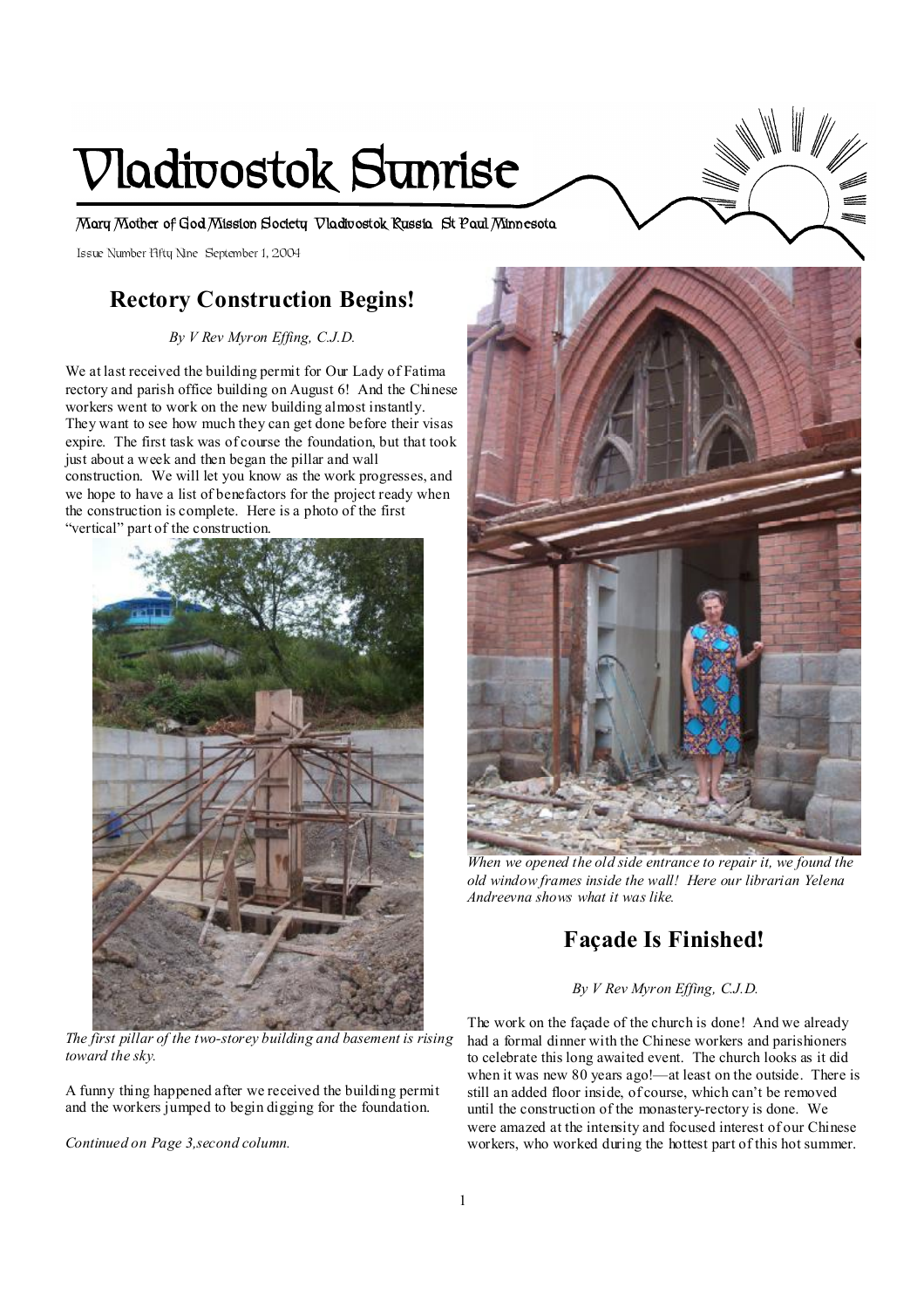A big thanks to all our benefactors who provided their donations for the façade project. What is left to do on the church? 1. Remove the last floor that was added inside. 2. Build the two steeples. 3. Put on a new roof and guttering.







*Remember this old bricked-up door? Here it is now—the main door to the sacristy.* 



 *The back wall of the sanctuary with extra windows and doors as it was during the archive period.* 

*The nearly repaired back wall. There are still some light patches to be darkened, electric wiring to be changed, and stone facing to be placed over the old door opening.* 

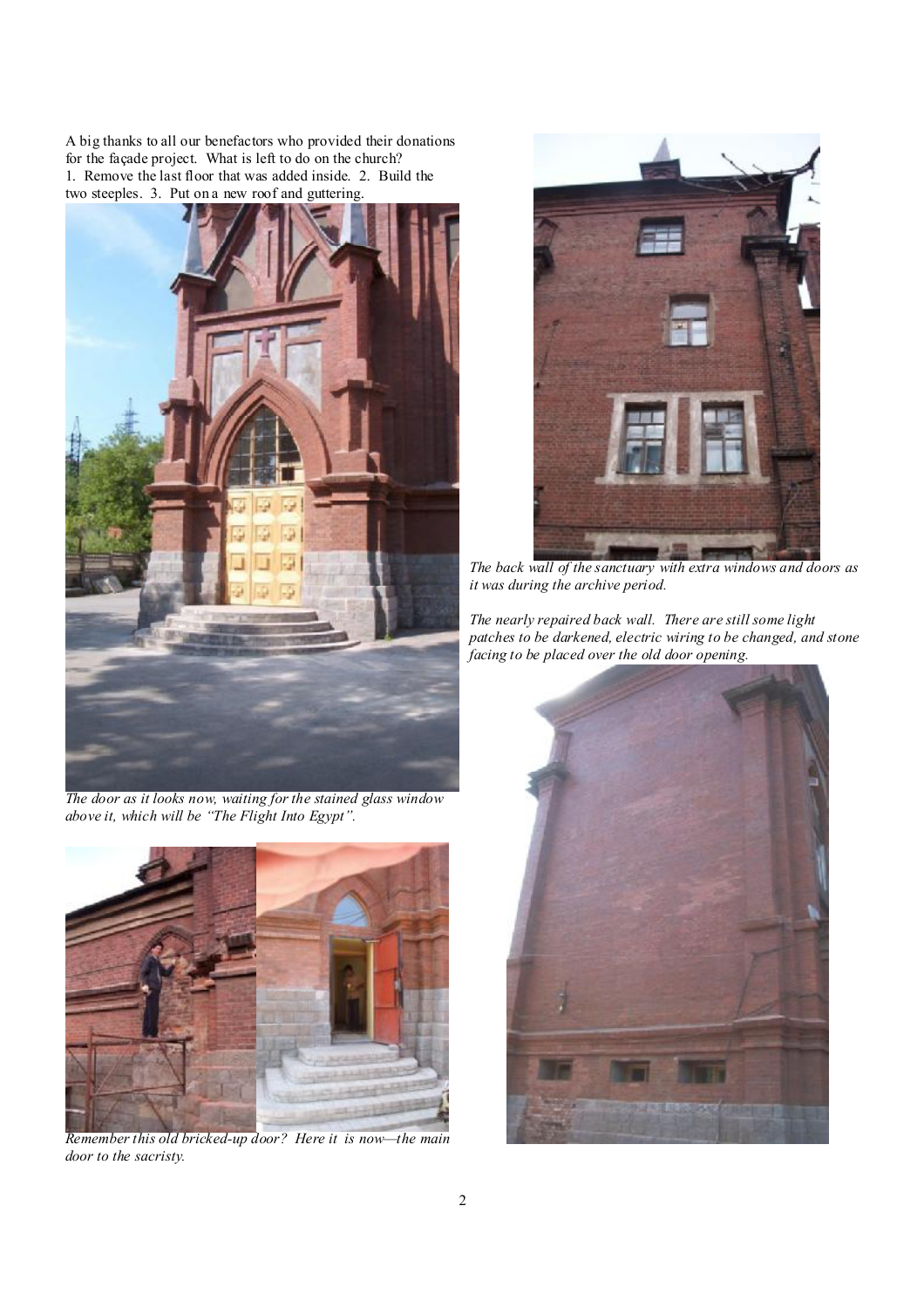

*Windows which had been broken into the church walls had to be closed up.* 

*After the work was done, if you didn't know about it you wouldn't notice the repair job.* 





*One of the Chinese workers loved to work on the very highest places, and sang while he worked. The workers were grateful for our prayers for their safety while they worked high on the building.* 

## *Continued from Page 1.*

The backhoe started digging a drainage ditch and suddenly found itself sinking out of sight into a small "swamp" on the corner of the property! Try as it might, it could not crawl out of its watery sinkhole. Finally we had to bring in a huge crane to extract the backhoe from its watery grave.



*Backhoe going, going, gone!* 

*Backhoe rescued, to continue its work.* 





*Most of our Chinese workers are family men with their families in Peking waiting for their return.*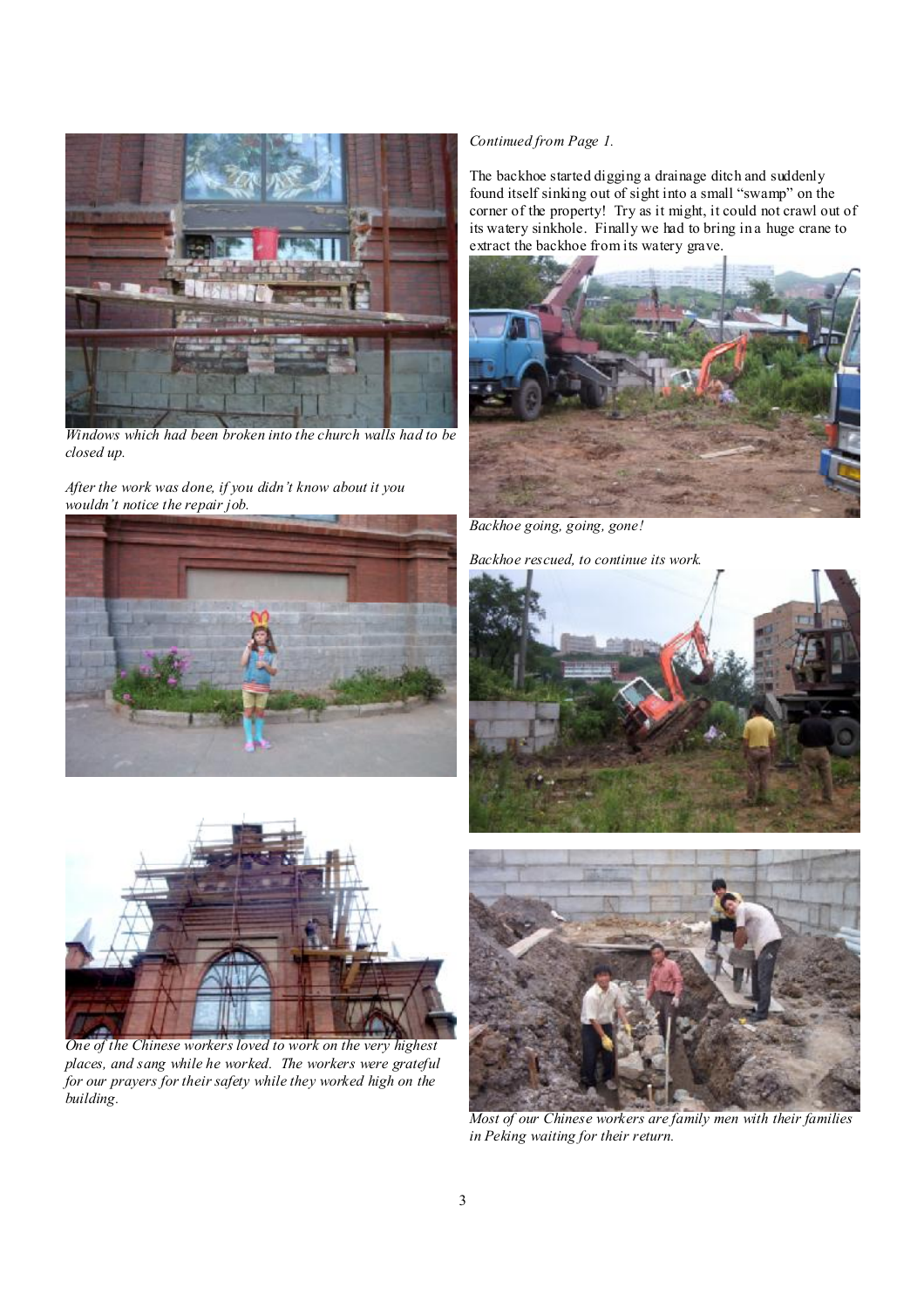## **A Novice for Sisters in Jesus the Lord!**

#### *By Kelly Whittier*

As our readers know, a group ofsisters is preparing to join us in Russia. Formation was begun at St Agnes Convent in St Paul, Minnesota. Kelly Whittier, a daughter of long-time Mary Mother of God Mission Society benefactors, joined with Sr Julia Kubista to begin the new community on August 25, 2003.

This year on August  $15<sup>th</sup>$ , the Feast of the Assumption, Kelly became a novice in a beautiful mass at St Agnes convent. The mass was set for 11:15 pm in the convent chapel, so that Fr Daniel Maurer could be the main celebrant, flying in from the West Coast. Due to flight delays, the celebrant was instead Fr Elmer Torborg, a priest who devotes every weekend to speaking on behalf of the mission. More than 60 people attended this late night ceremony, as Kelly received a white veil and her new religious name, Sr Maria Stella, C.J.D. Her name is in honor of the Marian title "Stella Maris" (Star of the Sea) and Blessed Maria Stella, a Polish sister martyred for her faith by the Nazis during World War II in the town of Nowogrodek (modern-day Belorus). She and 10 companion sisters offered God their lives in exchange for the life of the only remaining parish priest, and their request was granted.



*Deacon John Mangen, Fr Torborg, and John Paul Sonnen received Kelly's intentions.* 



*The new novice with Mr and Mrs Sonnen. Happy event!* 



*Many benefactors attended the event—and Fr Dan arrived at the last hour.* 



*Sr Maria Stella with Sr Julia Kubista, the novice mistress.* 

Sr Maria Stella sang the Gregorian chant "Ave Maris Stella" after receiving her new name, and at that moment the church bells tolled midnight—despite the late night ceremony, she became a novice

while it was still the Feast of the Assumption. Fr Dan spoke after the mass at the reception about the significance of Mary's assumption into heaven and that in moving forward in religious life, Sr Maria Stella is "betting everything on heaven"—a sign of hope for the world. Since Sisters in Jesus the Lord is at the "private association" stage, for the time being, Sr Maria Stella may use her religious name and wear the veil in the convent building only. In public, she will still be "Kelly" for now.

Do you know of any women with a pioneering spirit, ready to embark on the adventure of becoming sisters and traveling to the far-away city of Vladivostok? Sr Julia and Sr Maria Stella hope to go to Russia two years from now with at least two other sisters. Please look at their website: [www.cjd.cc](http://www.cjd.cc) and call 651 230-3337. Also, come to meet Sr Julia and Sr Maria Stella at the mission retreat this October at St Agnes Parish in St Paul, MN.

# **Remember "Mary Mother of God Mission Society" in your will.**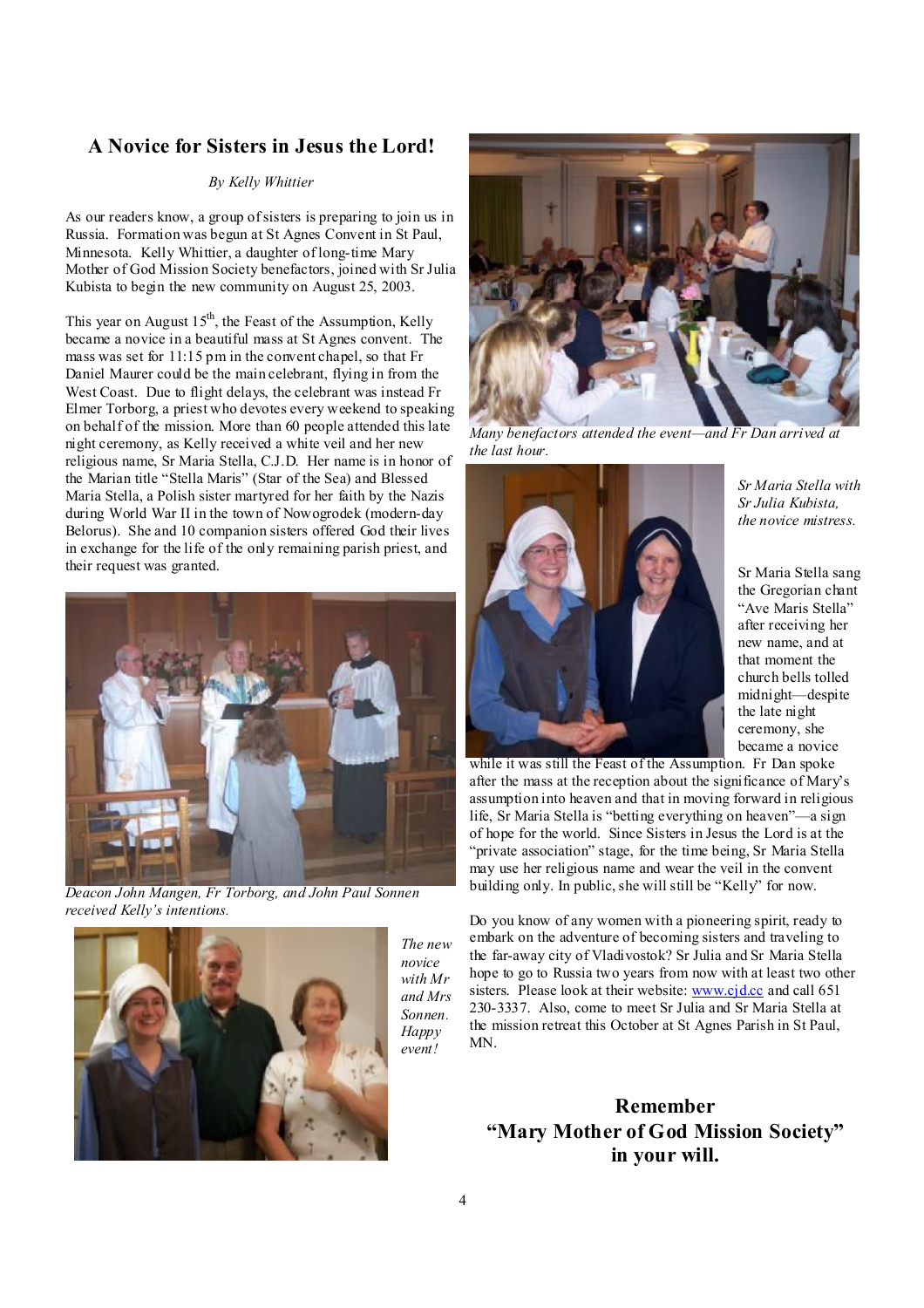## **News Notes**

#### *by V Rev Myron Effing, C.J.D.*

● I was the only guest priest to attend the consecration of the new Church of the Nativity in Magadan, Russia, on July 4. The building is beautiful and spacious, and was completed fairly inexpensively, considering that a lot of things had to be brought in from America, and considering that Magadan is not connected by roads to the rest of Russia—only sea and air—so prices are high. Besides the church, there is a lot of office and class space, a library, and the "Mercy Center", a multi-purpose retreat center with space for meetings and up to 30 overnight guests. The Pastor Fr Michael Shields is from Anchorage and the Associate is Fr David Means from St Louis. I could hardly sleep there because Magadan is close to the Arctic Circle, so the sky is bright all night. Bishop Kirill Klimovich presided at the ceremonies, together with Archbishop Roger Schweitz of the Archdiocese of Anchorage, which sponsors Nativity Parish. The parishioners said that it was a miracle that there was perfect shirt-sleeve weather for the whole week. (Magadan only has two seasons: Winter and the Fourth of July!) The whole parish went on a picnic at the beach on the Sea of Otkhotsk, where fish could be scooped from the water by hand. It was the first suntan of the season for many, including our bishop! Another day was spent touring what remains of the Soviet camps where several million people died. There are still some 200 survivors remaining, many of whom attended the parish events.



*Chapel of the Martyrs in the new church in Magadan.* 

● July 9 Today's news: Our children's camp facility in Sod-Gorod (which we call "Slivovsky House" in honor of our bishop who lived and died not far away) received its health permit for housing and feeding up to 40 people. Now it will be possible to rent the facility to other groups, and thus to earn some income to support and pay taxes for it.

• The university program is gathering steam toward the new school year. Thanks to the Koch Foundation, to The Loyola Foundation, and to our Canadian benefactor Marguerite Oberti, we now have a small apartment near the universities where we can hold our activities. The group of parishioners who are

working in this area have proposed a ten-point program for the school year, in addition to our regular parish youth programs. The points are:

1. Personal Development programs (such as Myers-Briggs Personality Typing, programs about chastity, alcoholism, drug abuse, NFP, Marriage Preparation, etc.)

- 2. A regular prayer group
- 3. Regular pilgrimages and outings-hikes
- 4. Educational programs of current interest, such as meetings
- with concert masters, scientists, monks, politicians, etc.
- 5. Attempts at a Christian youth radio program.
- 6. Films with discussion, criticism.

7. Project Omega meetings: Witness of faith and catechetical lessons.

- 8. Alanon meetings.
- 9. Women's Support Center
- 10. Theological library

Dima Kamil will operate the "Omega Student Center", with help from other parishioners, including our theologian Kirill Voitzel, and other students and university teachers who are our parishioners. Thanks, Benefactors: We've wanted to do more work at the universities for so long.

● This note from Lindsay Adams of Texas: "I wanted to update you on the Kohl's Cares for Kids Contest. I was named the regional winner for my fundraising for the orphanages in Russia and now move on to the national level. If I win, Kohl's will donate \$1000 to the Mary Mother of God Mission. I am very excited and hope to know in a couple of weeks. I am also asking our parish priest Father Tim Church if I can continue my fundraising efforts through our middle school youth program JYM next year. I hope to know more soon! God Bless! Lindsay Adams." Congratulations, Lindsay!

• On July 21 we won the lawsuit against the people who wanted to take back the apartment they sold to our parish 12 years ago but recently decided they didn't want to sell it after all, now that the prices are higher. It will take a year yet for administrative wrap-up of the case. Thanks go to our lawyer Vladimir Pisorenko. Remember that we lost the first round, but now won in the appeals court.

The former owners cooked up a scheme to say that the sale was illegal because the wife didn't have the former husband's permission to sell it. She admitted in court that she lied about her husband's permission 12 years ago! We think she lied to the court now, and did have the husband's permission 12 years ago which is what our agent who helped us with the purchase says. It was a long process involving many documents. They waited to set their trap until the number of years required to be sure that the fishing fleet where the husband worked would have destroyed all documents related to whether he sent a message to the wife from ship or not, and waited until the border patrol no longer saved records about whether he was abroad at the time. In any case, we were completely exonerated and get to keep and use the apartment, which is where most of our guests stay when they visit us. The now-divorced husband can sue the wife for half of the original purchase price if he wants to. It was a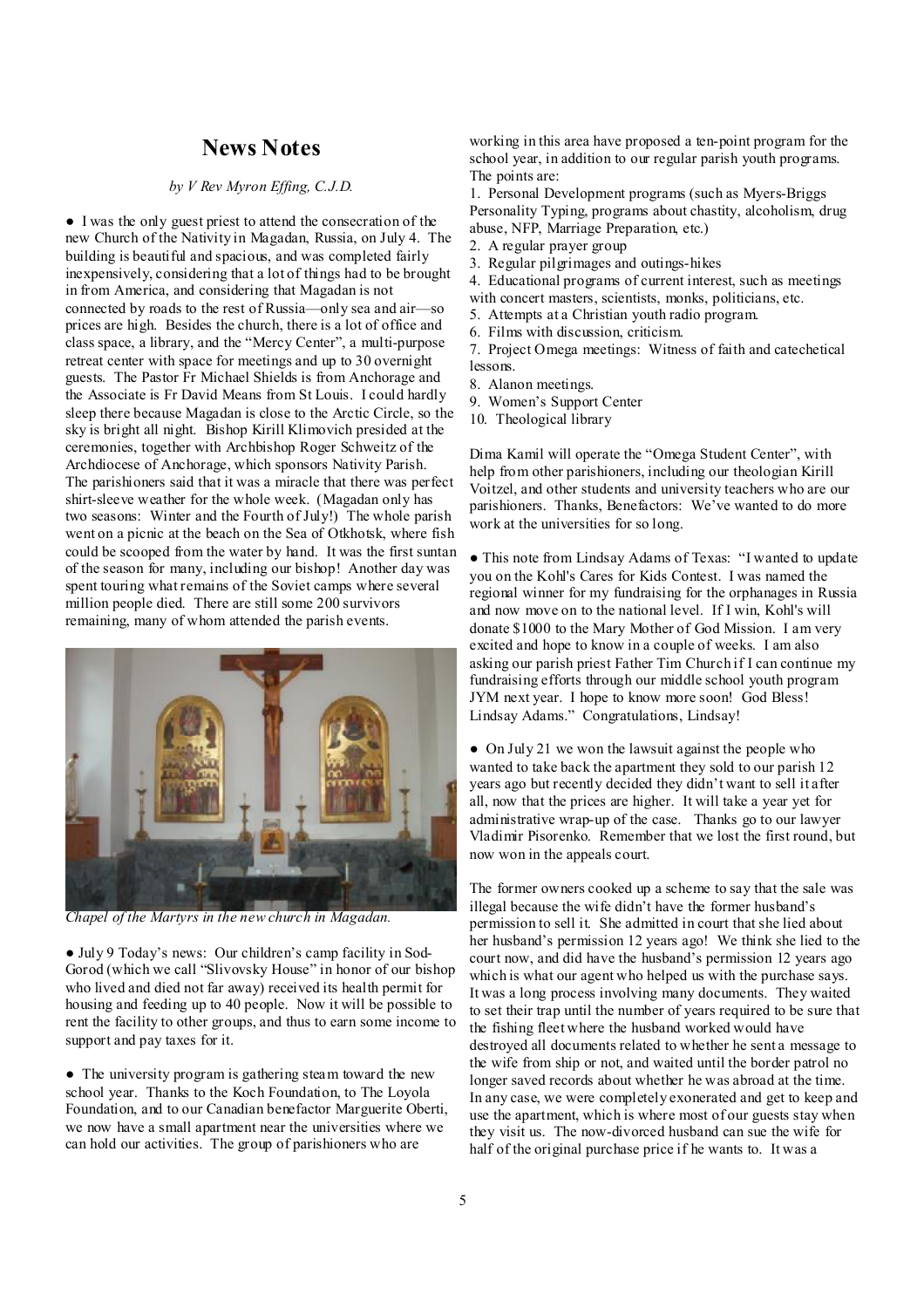typical Russian mafia scheme to get rich twice, once 12 years ago when they sold the apartment to us at a very high price (but we were desperate!), and now again when, had they received it from the court, they could sell it again. If the court had sided with them, we would have received only the original purchase price as devalued by the Russian inflation, which means we could now buy a pizza with that money.

● Our parishioner Natalya Zhgiliva is an art teacher at a public school in Vladivostok. She worked with her students on a project to design a memorial for Russian children killed by abortion. She and her students are hoping that the city will build such a memorial, but I also asked her if she would allow our parish to build one on our church grounds, as is often done in America. Perhaps this project will especially interest Knights of Columbus groups, considering that the abortion rate and number of children killed in Russia is the highest in the world! Here is the prize winner for the planned monument. Don't you think it is just exquisite?



*Model for a monument to the aborted children of Russia.* 

● As of this writing the eight Women's Support Centers in our state are \$13,000 in the red. It means that we have had to take \$13,000 earmarked for other projects and use it

(hopefully temporarily) for the Centers. We need to find more regular sources of income for this important program whose main purpose is crisis pregnancy situations.

● But we still don't have good news about visas! What should we conclude?—that there really is an on-purpose delay just because we are Catholics? Or just that the Russian bureaucracy is slower than usual? Please pray about this for us. How long can priests and sisters wait in foreign countries to be admitted to Russia? Fr Sebastian is waiting seven months already. He is bored stiff in India which has many priests!

● Our Far Eastern Catholic Youth Conference in Khabarovsk went well. The young folks are quite different now than when we came 13 years ago. They have better formation as Catholics, and the Russian theologians that we have trained or hired are really developing. It is a good sign for the future. I had the feeling that they could now manage the Conference all by the mselves, so I can retire—Just kidding! It was the  $7<sup>th</sup>$  annual conference.

● After fighting the "great virus wars of 2004", we decided it was time to bite the bullet and buy virus protection for our Russian website and our e-mail addresses. So far things have really calmed down. Next we will need a "despammer".

● The Sisters in Jesus the Lord are leading a group for young single Catholic women now, biweekly, at the convent of St Agnes in St Paul, Minnesota. The focus is to grow in holiness through studying the lives of the saints and growing in prayer. Every other Sunday night, from 7-9pm at St Agnes Convent. Call 651 230-3337 for more info.

● The last of our summer programs has been completed—the boy scout camp. How we would like the scout program to work, to help especially all those boys who are fatherless and who don't have a masculine image in their lives. Russian culture, despite appearances, is very matriarchal. Women control the homes, small as they are. There is no public area "outside the house" where the men can exert their masculinity, so the only "image" left for men is the military. Now President Putin is trying to promote sports, for men especially, but all the doping shown by the Olympics leaves a bad taste in the mouth. We hope that the scouts can fill a real need.

● Our young adult parishioner Stanislaus Tenkovsky has been working at our sister parish of St Anne's in Porterville, California this summer, polishing up his English. According to reports, he is doing a good job. He has gone with the parish youth to the Steubenville conference in San Diego in July, and has had a chance to see some of the sites in Southern California. "I have met him and he is a fine young man," says a St Anne parishioner.

● We continue to work toward building a church in Nakhodka. Here is a photo of Our Lady of the Pacific, the patroness of the parish and of those who work on the Pacific Ocean. The original statue is in the cathedral on the Island of Guam. It was from the Spanish galleon "Immaculate Conception".

*Our Lady of the Pacific.* 



● If you sell items on e-Bay, you can contribute a percentage of the proceeds to Mary Mother of God Mission Society via "MissionFish". We're already registered, and the process is easy. For details, go to givingworks.ebay.com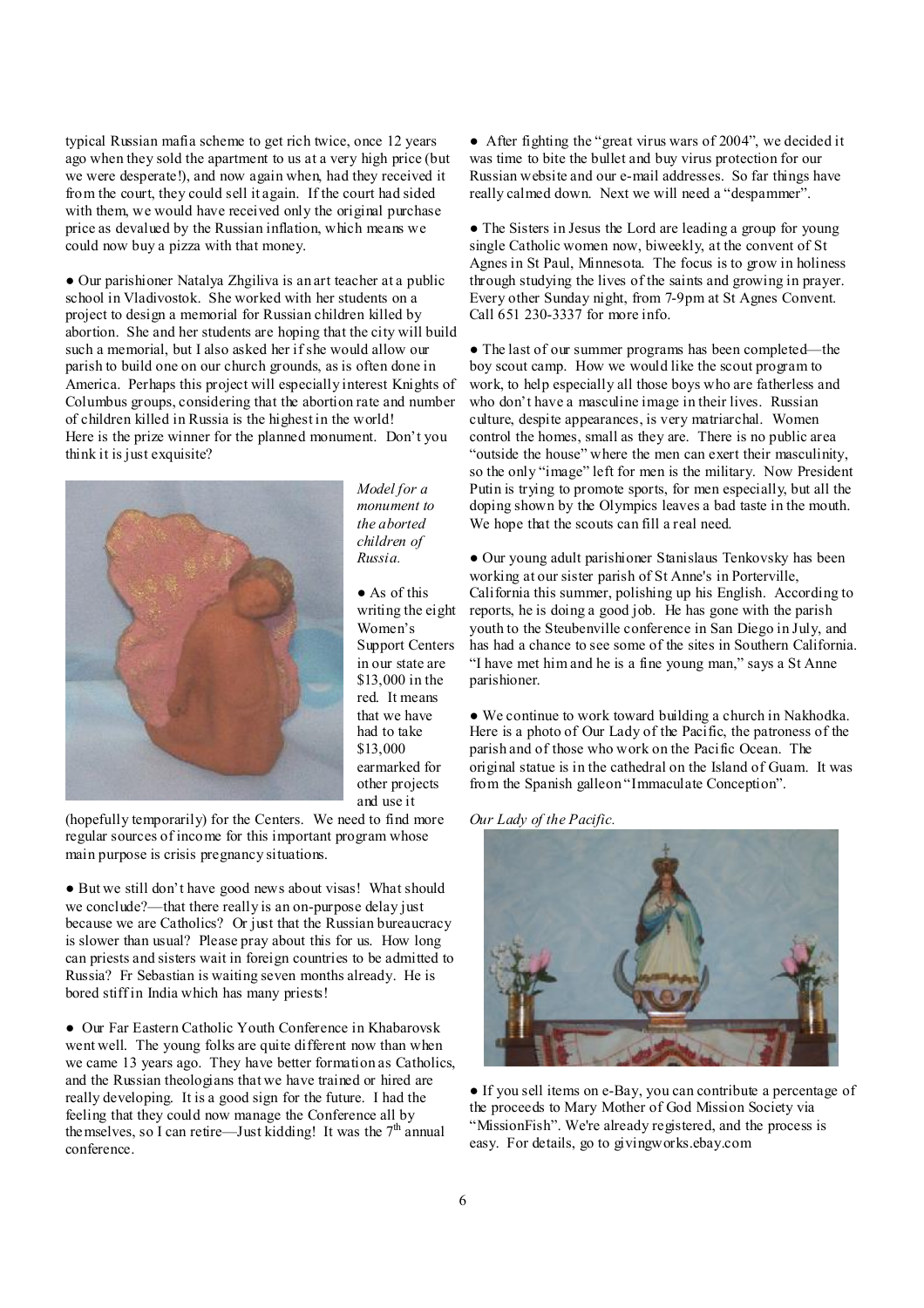#### *Continued from Page Eight:*

| the rosary                                                   |                                             |  |
|--------------------------------------------------------------|---------------------------------------------|--|
| 10:00                                                        | Full breakfast                              |  |
| 11:00                                                        | Reflections from Fr Myron. What MMOG is     |  |
| all about                                                    |                                             |  |
| 12:00 PM                                                     | Break out for small groups; sharing,        |  |
| discussing, brainstorm: Foundations, Fundraising, kids club, |                                             |  |
| Trusts, investments for the future, wills.                   |                                             |  |
| 1:00                                                         | Lunch                                       |  |
| 2:00                                                         | Eucharistic adoration for 1 hour            |  |
| 3:30                                                         | Fr Myron obstacles, openings and in between |  |
| with the Russia government                                   |                                             |  |
| 4:30                                                         | Reports from small groups                   |  |
| 5:00                                                         | Social                                      |  |
| 6:00                                                         | Dinner                                      |  |
| 7:30                                                         | Fr Myron's talk: Understanding the Russian  |  |
| culture, followed by evening prayer                          |                                             |  |
| 8:30                                                         | Social                                      |  |
| $8:30-11:00$                                                 | Vans start shuttling guests to hotel        |  |
|                                                              |                                             |  |

#### **Sunday**, Oct. 24

| 6:30-8:00 AM | Vans shuttling to Mass                         |
|--------------|------------------------------------------------|
| 8:30         | Mass at St Agnes                               |
| 9:30         | Continental breakfast at St Agnes school       |
| 10:00        | Fr Myron talk Past future for Russia and the   |
| mission      |                                                |
| 11:00        | Box lunch                                      |
| 12:00        | Farewell to all our friends. Shuttles begin to |
|              | airport. Afternoon open to late travelers.     |

●We are starting a kids club for ages 12 to 15. Please have your interested young person contact us at the office to get on this exciting mission endeavor. It will start out as a resource of information passed between the young people on what they have done to help the mission, what can be done, and a "news note" from Fr Myron once in a while. We will start it with a yahoo group called "kids club". It's by invitation only so we need your email address and mailing address as well.

●We can now offer automatic funds transfer. Just send us by mail or fax: voided personal check, bank routing number, whether the account is checking or savings, the date each month when the withdrawal is to be made, and the amount.

God love you and your family, David and Sandra Sonnen Mary Mother of God Mission 1854 Jefferson St Paul MN 55105 usoffice $@$ vladmission.org office:651-227-0208 home:651-690-5139 webpage: [www.vladmission.org](http://www.vladmission.org) *Please cut this off and return this slip in the enclosed envelop. We need to know how you heard about the mission. This is vital for us to know where to spend our efforts. Thanks so much!* 

*□Church □Conference □diocesan newspaper* 

*□EWTN □radio* 

 $\Box$ *other(what?)* 

## **How to Communicate with Us**

#### **Office in Russia:**

**Phone:** 011-7-4232-26-96-14 **FAX:** 011-7-4232-26-96-16 **E-mail:** myron@catholic.vladivostokru [daniel@catholic.vladivostok.ru](mailto:daniel@catholic.vladivostok.ru) [CARITAS@mail.primorye.ru](mailto:CARITAS@mail.primorye.ru) **Internet:** Russian language: [www.catholic.vladivostok.ru](http://www.catholic.vladivostok.ru)

Please do **not** send any **donations** of any kind directly to Russia. For donation information, see below.

**Letters** without donations can be sent to: Most Holy Mother of God Catholic Parish Volodarskovo 22 690001 Vladivostok RUSSIA

## **Office in America:**

**Phone and FAX:** (651)227-0208 **E-mail:** <u>[usoffice@vladmission.org](mailto:usoffice@vladmission.org)</u> **Internet:** English language: [www.vladmission.org](http://www.vladmission.org)

**Donations** of money and **letters** should be sent to: Mary Mother of God Mission Society 1854 Jefferson Ave St Paul MN 55105-1662

Or you can donate from your credit card through our web site. Your donations are tax-deductible. You will receive any required receipt for IRS tax purposes by return mail.

**Donations** in kind. If you have items that you think we can use, please contact Mrs Sandra Sonnen at the Mission Office in St Paul giving a complete list of items.

#### **Sisters in Jesus the Lord**

[www.cjd.cc](http://www.cjd.cc) 525 Thomas Ave St Paul, MN 55103 (651)230-3337

**Vladivostok Sunrise** Edited and Produced in Russia by V Rev Myron Effing, C.J.D. Printed by the Sisters of St Peter Claver, St Paul, Minnesota. Assembled for mailing by Nativity Parish, St Paul, Minnesota. Mailed by Mary Mother of God Mission Society, St Paul, Minnesota. Authors are noted if other than the editor. A full color version of the *Sunrise* is available at [www.vladmission.org](http://www.vladmission.org)